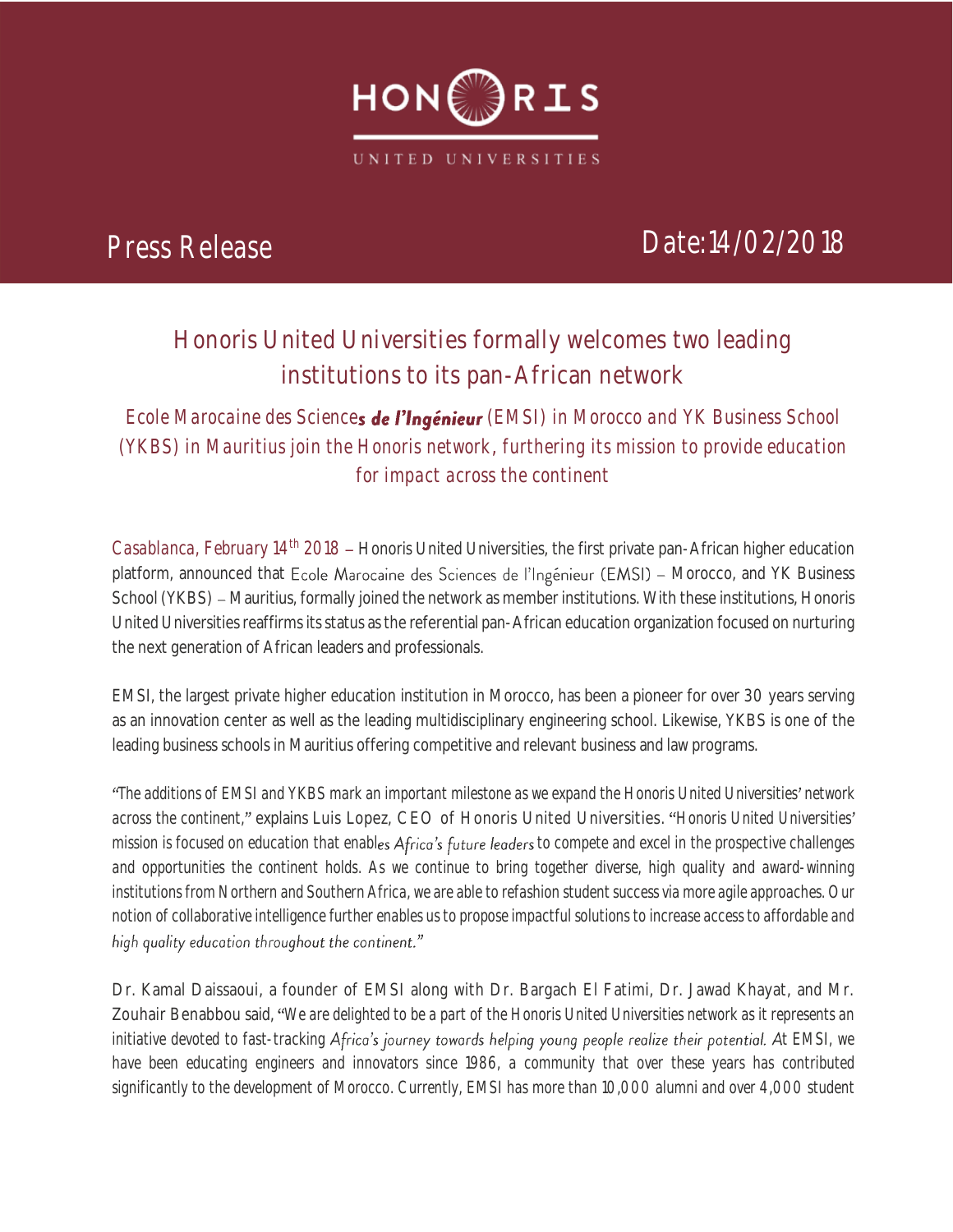

*engineers in training throughout the Kingdom. EMSI's commitment to empowering the new generation of Moroccan leaders is in line with the Kingdom's vision for African nations to adopt a determined co-development approach for the* sustainable development of the continent. The Kingdom's vision

emphasizes the critical role of Africa's youth in the development and transformation of the continent and therefore, EMSI's mission and our participation with Honoris strongly endorse this vision."

Prof. Jaumally Mahmad Reshad, Chairman, YKBS, added "Looking at Africa from a global point of view, Honoris *United Universities will act as a catalyst for intellectual transfer between Northern and Southern Africa. Geographically,*  Africa is a large continent with vast disparities. Collaborative intelligence is therefore important – it seeks to build bridges *of connectivity which will help to improve higher education and generate new opportunities to mould our future generations of African leaders. We look forward to embarking on this journey with Honoris United Universities.*"

### **About Honoris United Universities**

Honoris United Universities is the first private pan-African higher education network committed to preparing and educating the next generation of African leaders and professionals able to impact regionally in a globalized world. Collaborative intelligence, cultural agility and mobile mindsets and skills are at the heart of Honoris' vision Of higher education. Honoris United Universities joins the expertise of its member institutions to prepare pan regional profile graduates that are competitive in today's fast-paced and demanding labor markets.

Honoris United Universities gathers a community of 27,000 students on 48 campuses, learning centers and via on-line, in 9 countries and 30 cities across Africa. Students have an opportunity to experience exclusive partnerships and exchange programs in more than 50 universities across Europe and the United States. Over 100 degrees are offered in the fields of Health Science, Engineering, IT, Business, Law, Architecture, Arts and Design, Media, Education and Political Science.

Honoris United Universities. Education For Impact™.

To contact Honoris United Universities Email[: contact@honoris.net](mailto:contact@honoris.net)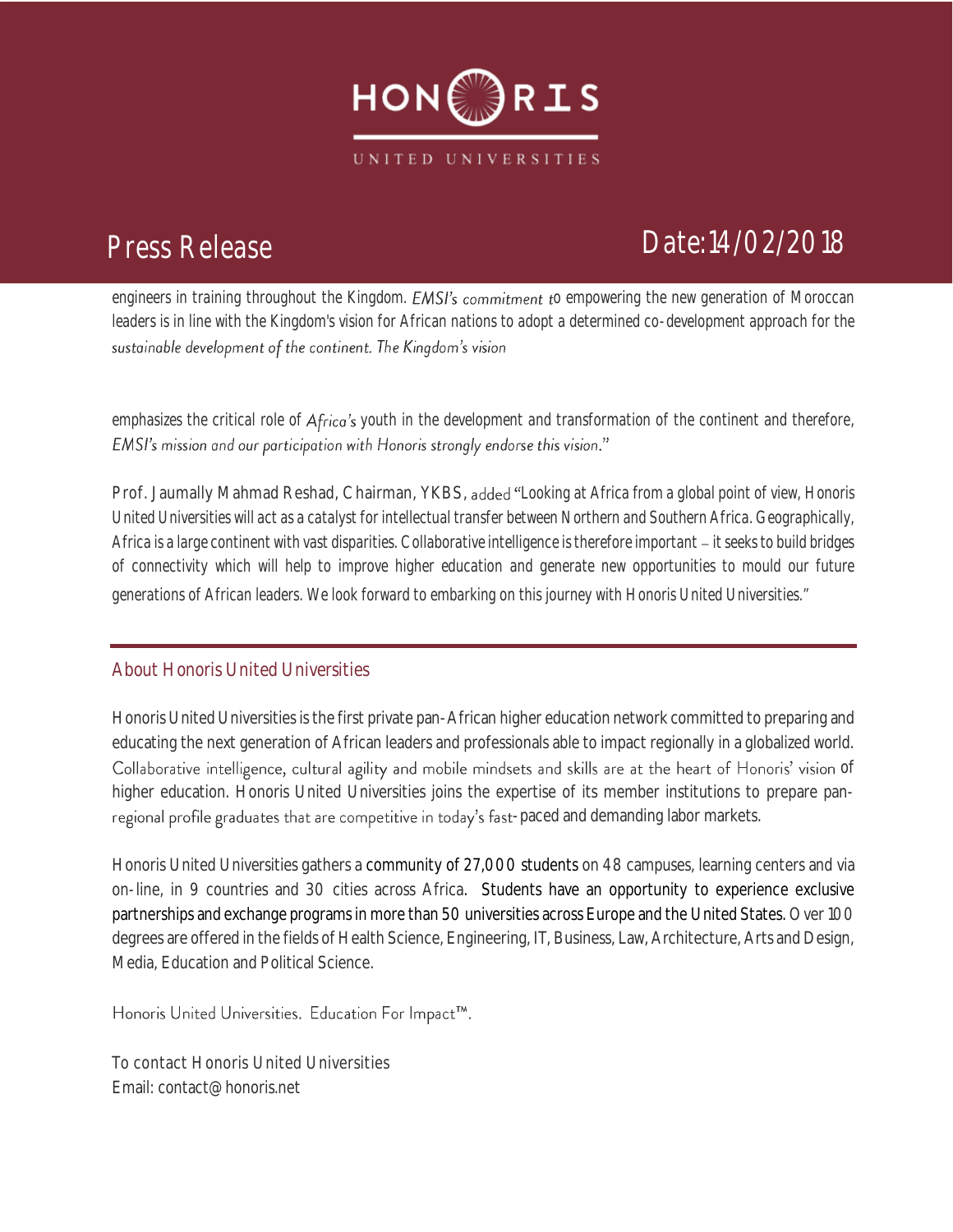

Website[: www.honoris.net](http://www.honoris.net/)

Media Relations English speaking: prerna.agarwal@djembecommunications.com French speaking: houda.sikaoui@djembecommunications.com

### About Ecole Marocaine des Sciences de l'Ingénieur, Morocco

Established in 1986, Ecole Marocaine des Sciences de l'Ingénieur (EMSI) is the leading multidisciplinary private engineering school in Morocco. A pioneer for more than 30 years, EMSI is a center of innovation that offers five main pillars of learning: IT and Network Engineering, Engineering of Automation and Industrial Computing, Industrial Engineering, Civil Engineering and Financial Engineering. EMSI's programmes are accredited per the regulations of the Ministry of Higher Education. The institution has over 10 urban campuses across Morocco, including Casablanca, Rabat and Marrakech and the school cultivates a network of partners and renowned companies committed to facilitating the professional integration of its graduates.

To encourage scientific research, EMSI has designed and developed 3 research laboratories in the fields of academic scientific research, innovation and invention. The EMSI SMARTiLAB laboratory has received more than 27 honors and medals in 2017 in several countries including: China, Canada, Korea, Malaysia, Turkey, Russia and Spain. EMSI represented Morocco remarkably in these countries, which has also been warmly welcomed by its peers as well as the entire scientific community.

More info on [www.emsi.ma](http://www.emsi.ma/)

**About YK Business School, Mauritius**